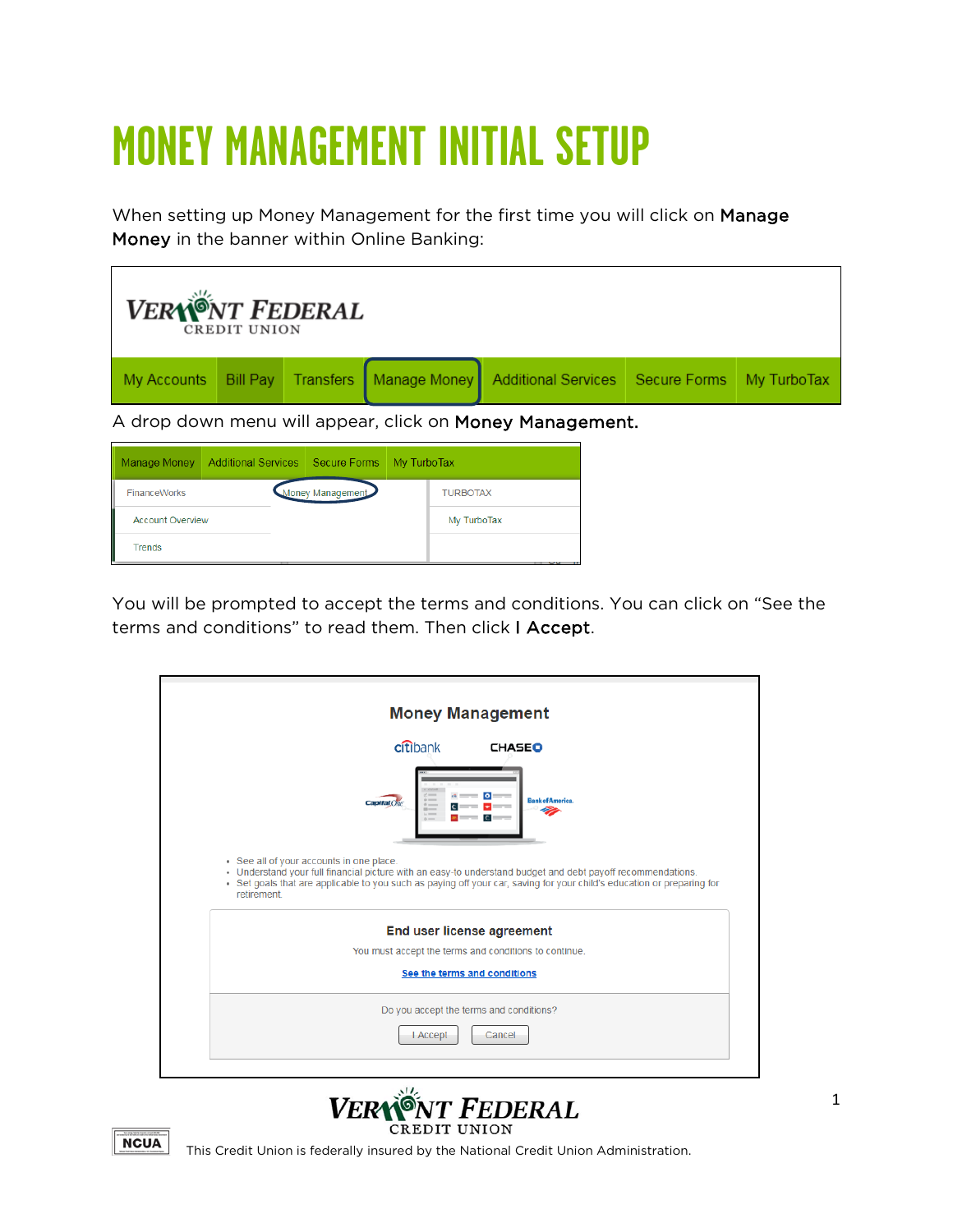Your Vermont Federal Accounts will appear in the Accounts screen within Money Management. To add an account at another financial institution, click Add an Account.



You can then choose from Most Popular list or type in the search field for your financial institution.





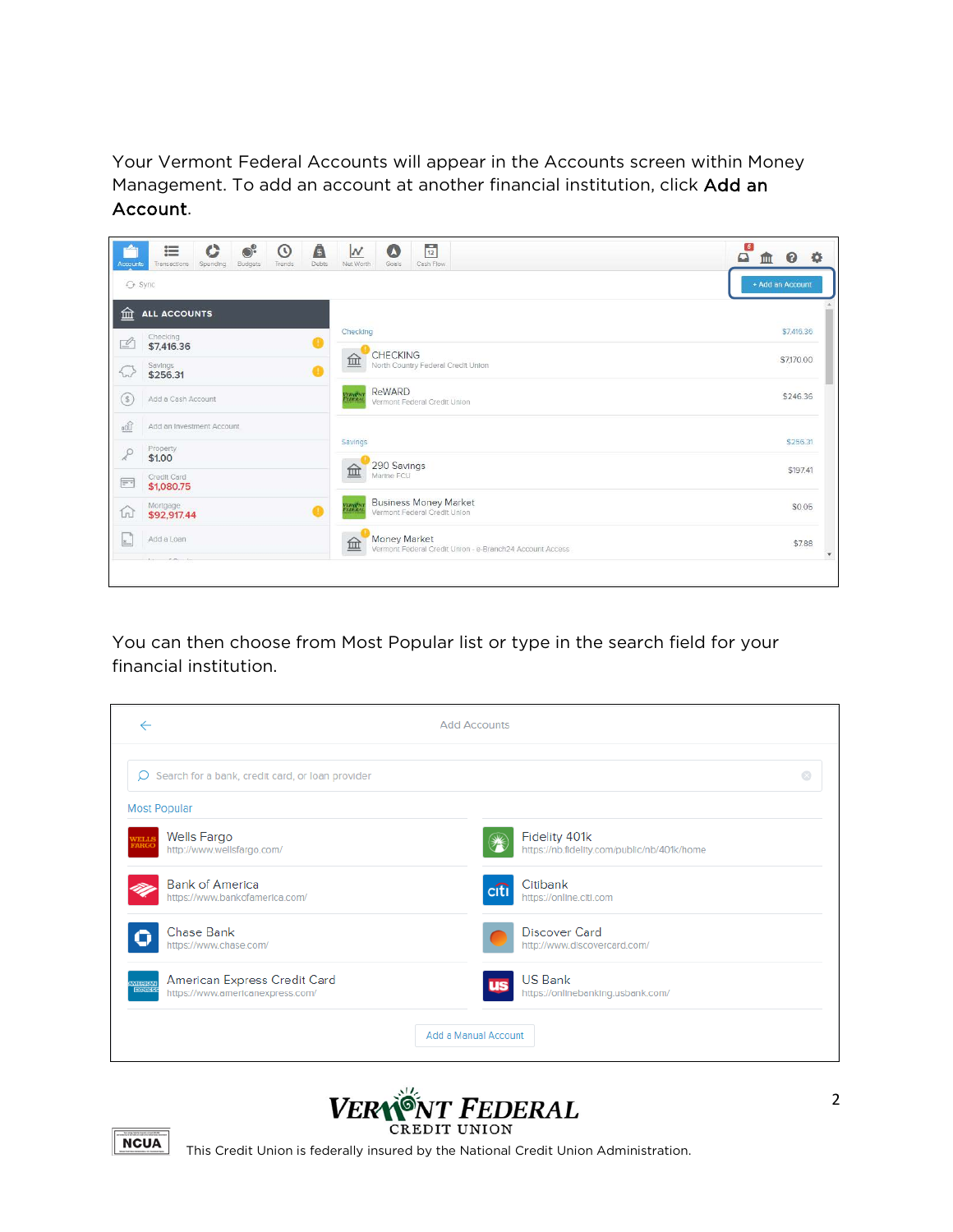Once you have made your selection, it will ask you to provide your login credentials for that financial institution. Enter your username and password and click Connect.

## Navigation:

There are 9 main screens in Money Management.



**Accounts:** allows you to view all of your accounts and balances from various financial institutions in one place.

- Red represents debt accounts.
- Click on an individual account to edit the information.

Transactions: allows you to view all transactions from all of your accounts. You also have the ability to exclude accounts and change the date range.

- Green amounts represent income.
- Click on a transaction to view details or edit the information.
- Search by date, payees, category, account, amount, tags and memos.
- Option to export your transactions to CSV to view in Excel.



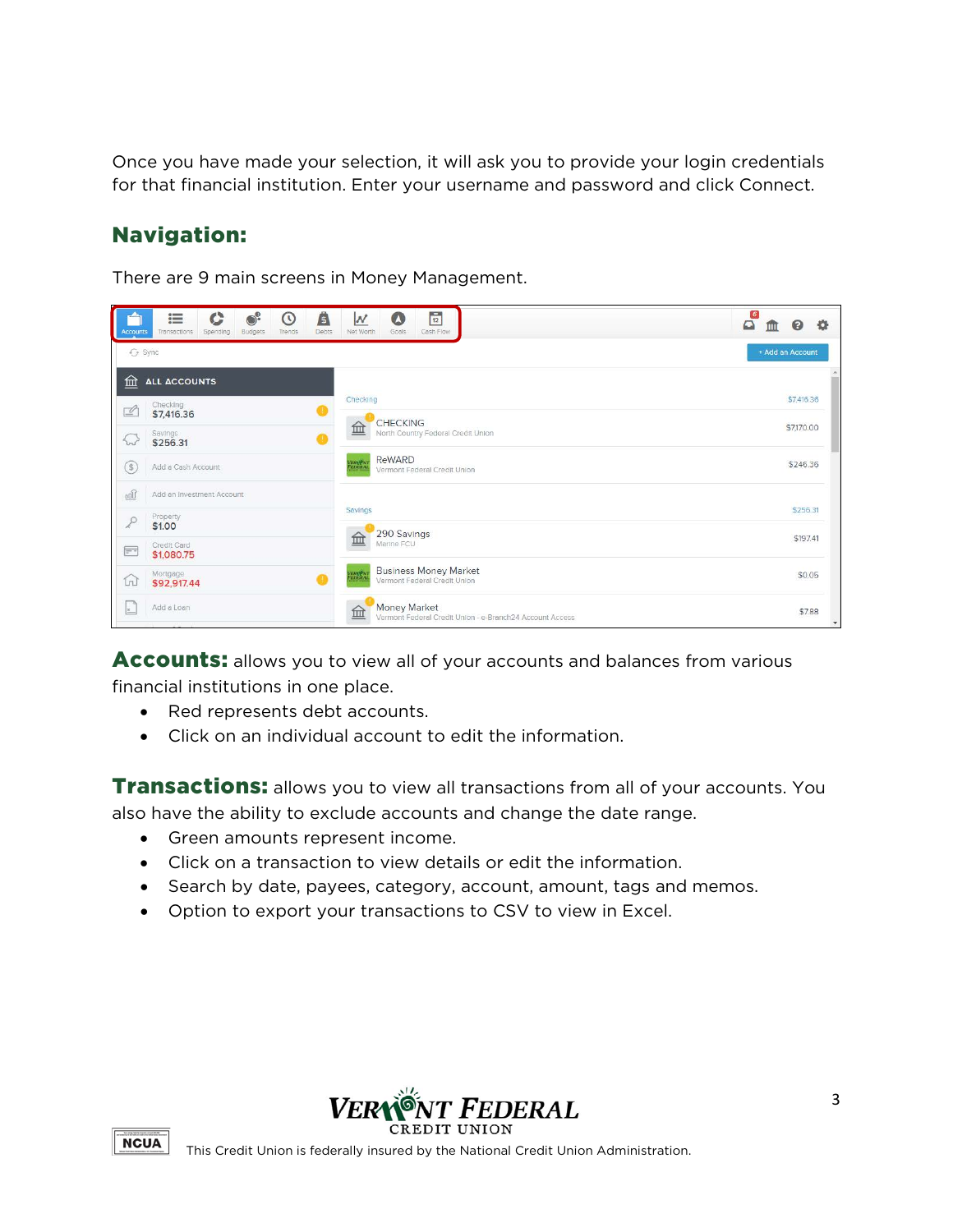| O<br>éi<br>這<br>Spending<br>Accounts<br>Transactions | $\odot^\circ$<br>Â<br>⊙<br>N<br>Net Worth<br>Budgets<br>Debts<br>Trends | $\frac{1}{12}$<br>$\alpha$<br>Cash Flow<br>Goals                           |                          | $\boxed{6}$<br>春<br>$\Omega$<br>ଵ |
|------------------------------------------------------|-------------------------------------------------------------------------|----------------------------------------------------------------------------|--------------------------|-----------------------------------|
| 13 Account(s) Selected v                             |                                                                         | Dec 13, 2017 - Jan 11, 2018<br>$\left[\frac{1}{12}\right]$<br>$\checkmark$ | $\frac{1}{2}$ Export CSV | Add<br>Search<br>÷                |
| U Date                                               | Payee                                                                   | Category                                                                   | Account                  | Amount                            |
| Pending<br>61                                        | Lowe's                                                                  | Home Improvement                                                           | Visa Platinum            | \$38.13                           |
| · Pending                                            | Constant Contact                                                        | Advertising                                                                | Visa Platinum            | \$45.00                           |
| · Jan 08, 2018                                       | Amazon Marketplace Payment                                              | Credit Card Payment                                                        | Visa Platinum            | \$59.99                           |
| Jan 04, 2018                                         | Amazon.com                                                              | Shopping                                                                   | Visa Platinum            | \$29.02                           |
| Dec 31, 2017                                         | Credit interest                                                         | Interest Income                                                            | ReWARD                   | $+ $0.02$                         |
| Dec 14, 2017                                         | City Of Burlington Burlin                                               | Utilities                                                                  | Visa Platinum            | \$4.00                            |
| Dec 14, 2017                                         | City Of Burlington Burlin                                               | Utilities                                                                  | Visa Platinum            | \$2.50                            |
| Dec 14, 2017                                         | Payment Thank You                                                       | Credit Card Payment                                                        | Visa Platinum            | \$1,276.8                         |
| Dec 14, 2017                                         | Cuna                                                                    | Financial                                                                  | Visa Platinum            | \$345.00<br>$\mathbf{v}$          |

To edit a transaction: click on the pencil icon next to the category.

| $\vee$ Date | Payee            | Category           | Account       | Amot    |
|-------------|------------------|--------------------|---------------|---------|
| Pendina     | Lowe's           | Home Improvement / | Visa Platinum | \$38.13 |
| Pending     | Constant Contact | Advertising        | Visa Platinum | \$45.00 |





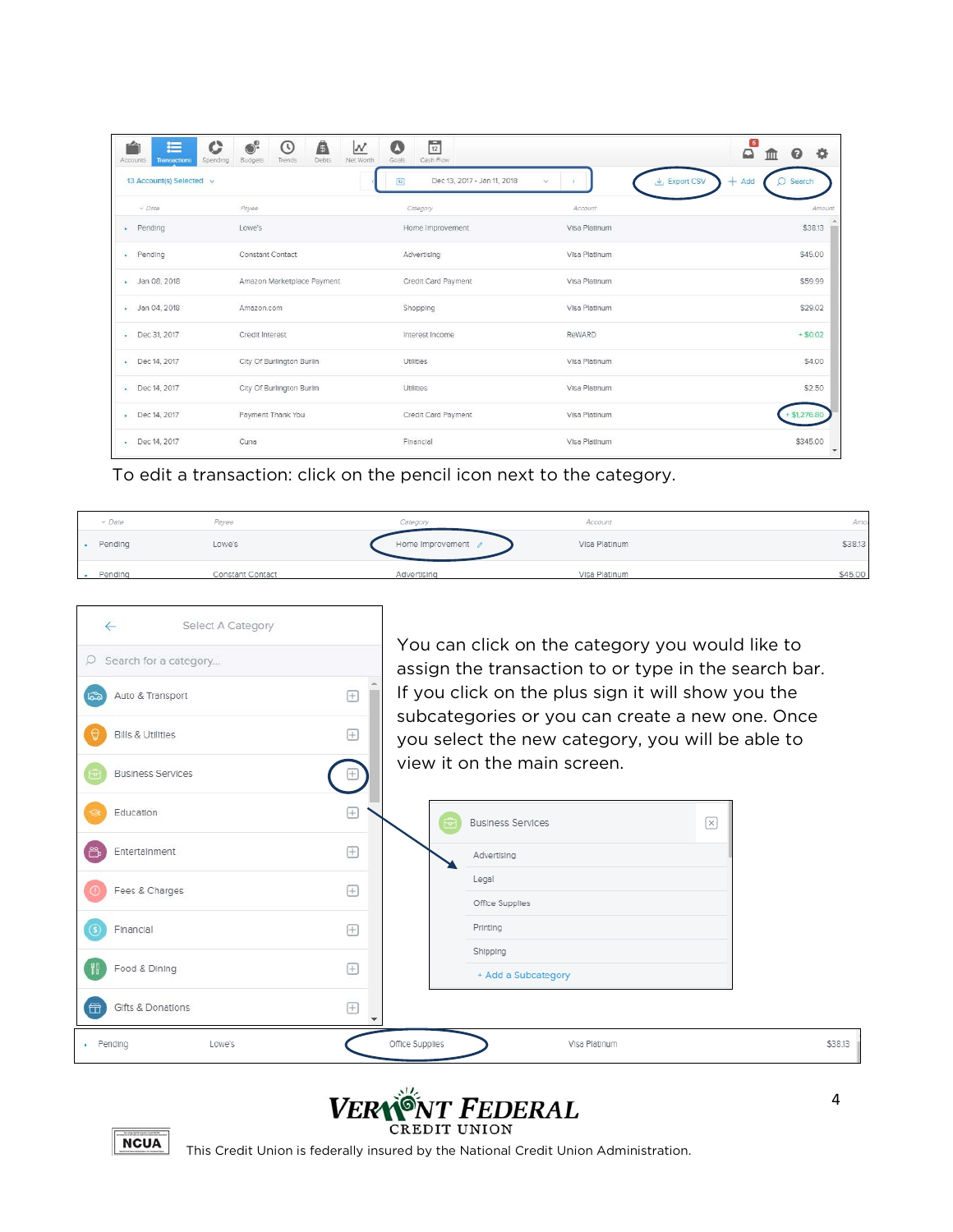Splitting a transaction: click on the transaction (not on the pencil). Click here:

| $\leftarrow$                                         | <b>Transaction Details</b> |                         |
|------------------------------------------------------|----------------------------|-------------------------|
| Lowe's<br><b>VERWANT</b><br>FEDERAL<br>Visa Platinum |                            | Click Split.<br>\$38.13 |
| Payee                                                | Lowe's                     | $\cdots$                |
|                                                      | LOWE'S #2693 AUTH GRANTED  | P<br>Flag               |
| Date                                                 | Jan 11, 2018               | $\oslash$ Exclude       |
| Category                                             | Office Supplies            | $\leq$ Split            |
| Tags                                                 | $(+)$                      |                         |
| Memo                                                 | Add a memo                 |                         |

Click on the category to choose a second category. Enter the amount you would like to split. Click Save Split.

| $\leftarrow$        | Split Transaction                  | $\leftarrow$             | Split Transaction    |
|---------------------|------------------------------------|--------------------------|----------------------|
| Original            | Amount                             | Original                 | Amount               |
| Lowe's              | \$38.13                            | Lowe's                   | \$38.13              |
| Category            | Amount                             | Category                 | Amount               |
| Office Supplies     | \$37.13                            | Office Supplies          | \$11.00              |
| Office Supplies     | $\overline{\mathbb{b}}$<br>$\,\,\$ | <b>Building Supplies</b> | û<br>\$27.13         |
| + Add Another Split |                                    | + Add Another Split      |                      |
|                     | Total: \$38.13                     |                          | Total: \$38.13       |
|                     |                                    |                          |                      |
|                     | <b>Save Split</b><br>Cancel        |                          | Save Split<br>Cancel |



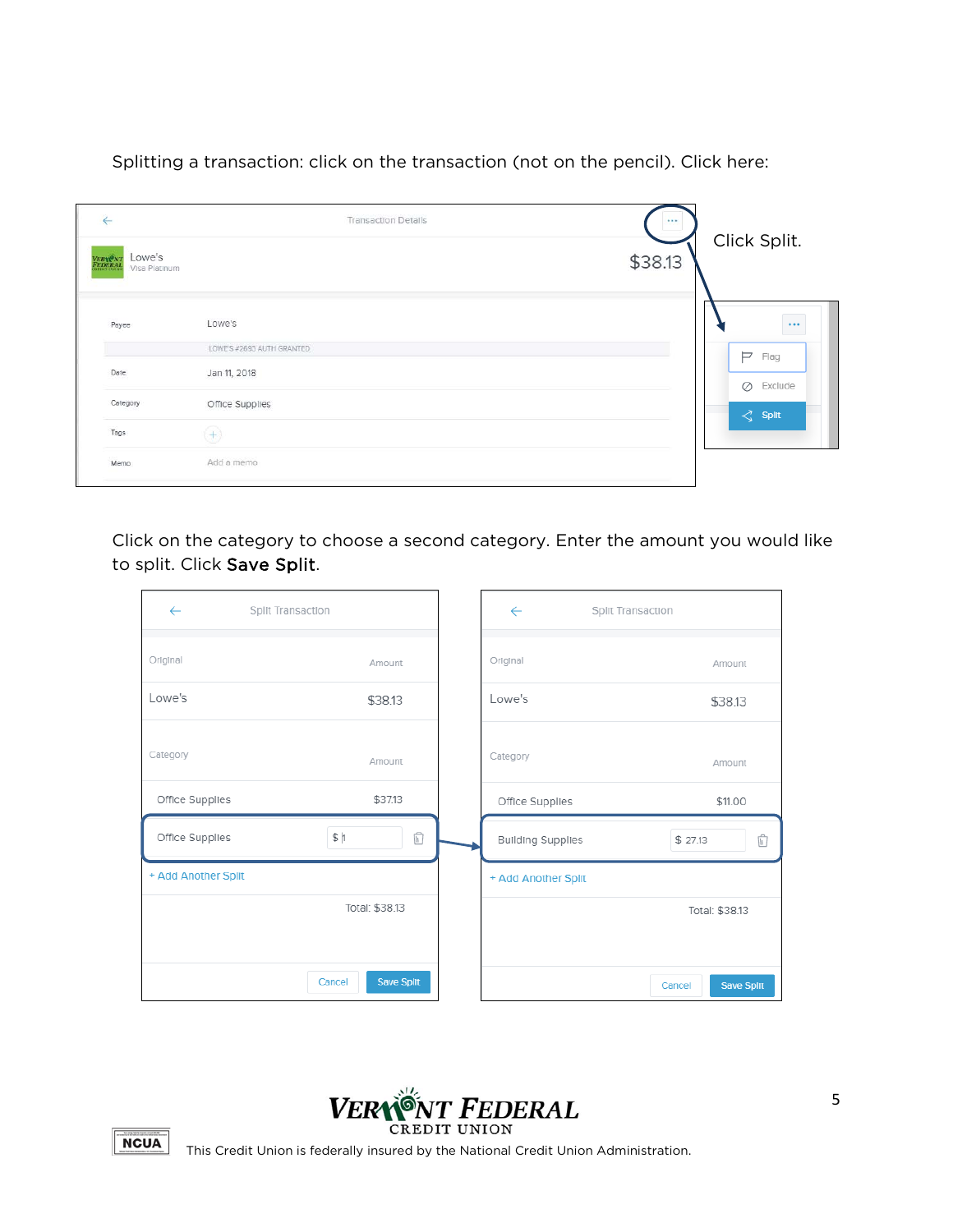Back in the main screen you will now see:

| $\vee$ Date           | Payee  | Category        | Account       |
|-----------------------|--------|-----------------|---------------|
| $\Bigodot$<br>Pending | Lowe's | Office Supplies | Visa Platinum |

Click here to see the transaction broken into two categories.

| $\vee$ Date  | Payee  | Category                 |
|--------------|--------|--------------------------|
| Pending      | Lowe's | Office Supplies          |
| Jan 11, 2018 | Lowe's | Office Supplies          |
| Jan 11, 2018 | Lowe's | <b>Building Supplies</b> |

### Spending:

- Select the date from the top navigation bar.
- Toggle between Spending and Income.
- Click a segment of the spending wheel to see subcategories.
- Click the center of the wheel to see specific transactions.

| $\bullet^{\circ}$<br>Â<br>$\frac{6}{12}$<br>這<br><b>CALL</b><br>$\odot$<br>N<br>c<br>$\bullet$<br>Budgets<br>Cash Flow<br>Debts<br>Net Worth<br>Goals<br>Trends<br><b>Accounts</b><br>Transactions<br>Spending |                     | 6)<br>$\Omega$<br>۰<br>$\bullet$<br>ΠI |
|----------------------------------------------------------------------------------------------------------------------------------------------------------------------------------------------------------------|---------------------|----------------------------------------|
| $\left\lceil \frac{1}{12} \right\rceil$<br>Dec 13, 2017 - Jan 11, 2018                                                                                                                                         | $\infty$            |                                        |
|                                                                                                                                                                                                                | Spending<br>Income  |                                        |
|                                                                                                                                                                                                                | · Financial         | \$345.00                               |
|                                                                                                                                                                                                                | • Business Services | \$83.13                                |
| <b>Total Amount</b>                                                                                                                                                                                            | · Shopping          | \$29.02                                |
| \$463.65                                                                                                                                                                                                       | · Other             | \$6.50                                 |
| Select to View<br>Transactions                                                                                                                                                                                 |                     | Total: \$463.65                        |



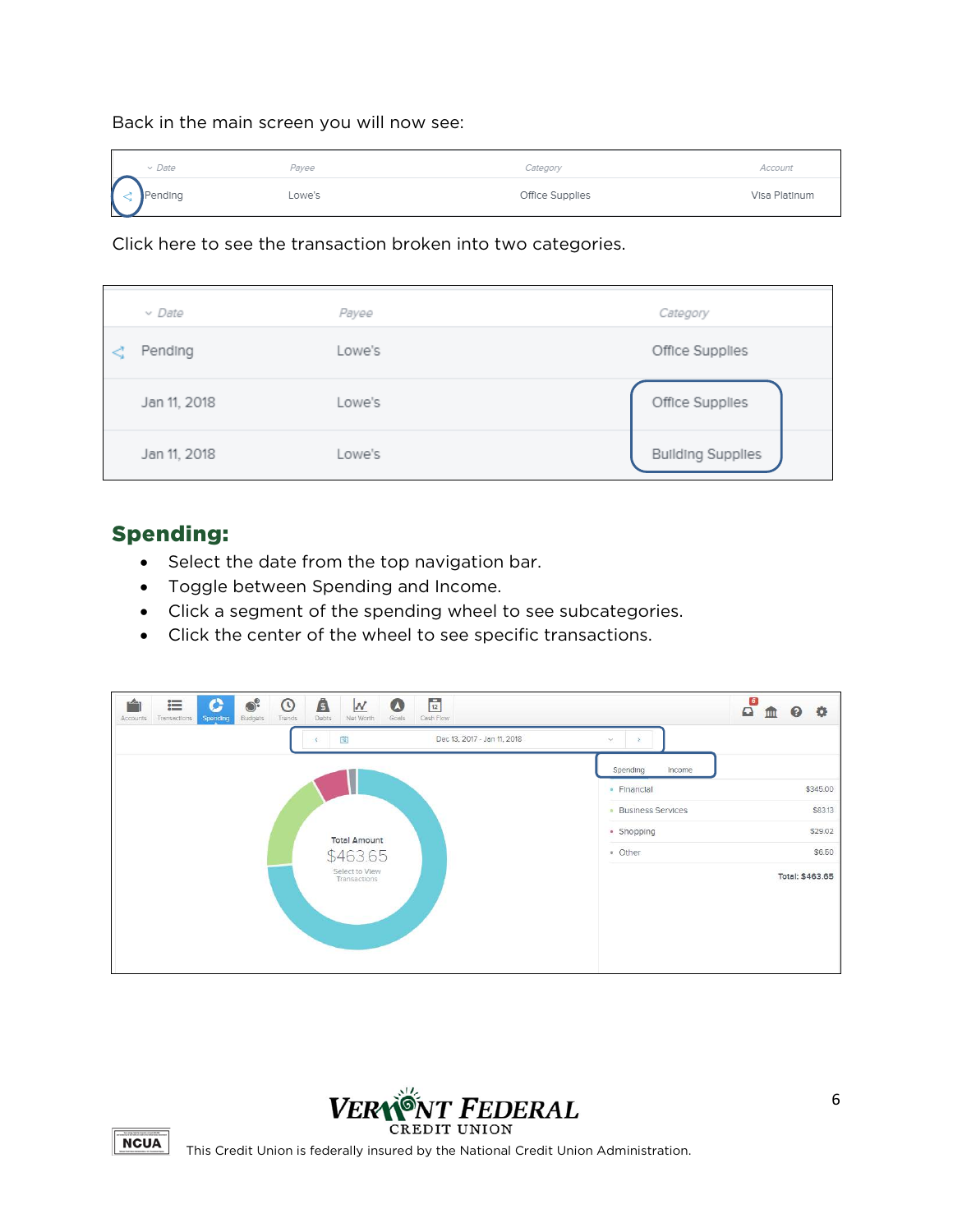

**Budgets:** when logging in for the first time you have the option of autogenerating your budgets based on your transaction history or you can start from scratch.

- Auto-generated budgets use averages from the last 90 days of transaction history.
- Select the month from the top navigation bar.
- Click + to add a budget.
- Toggle between list and bubble view.
- Click on a budget to edit it:
	- o Green = less than 80% of the budget is used
	- o Yellow = more than 80% of a budget is used
	- o Red = more than 100% of a budget is used





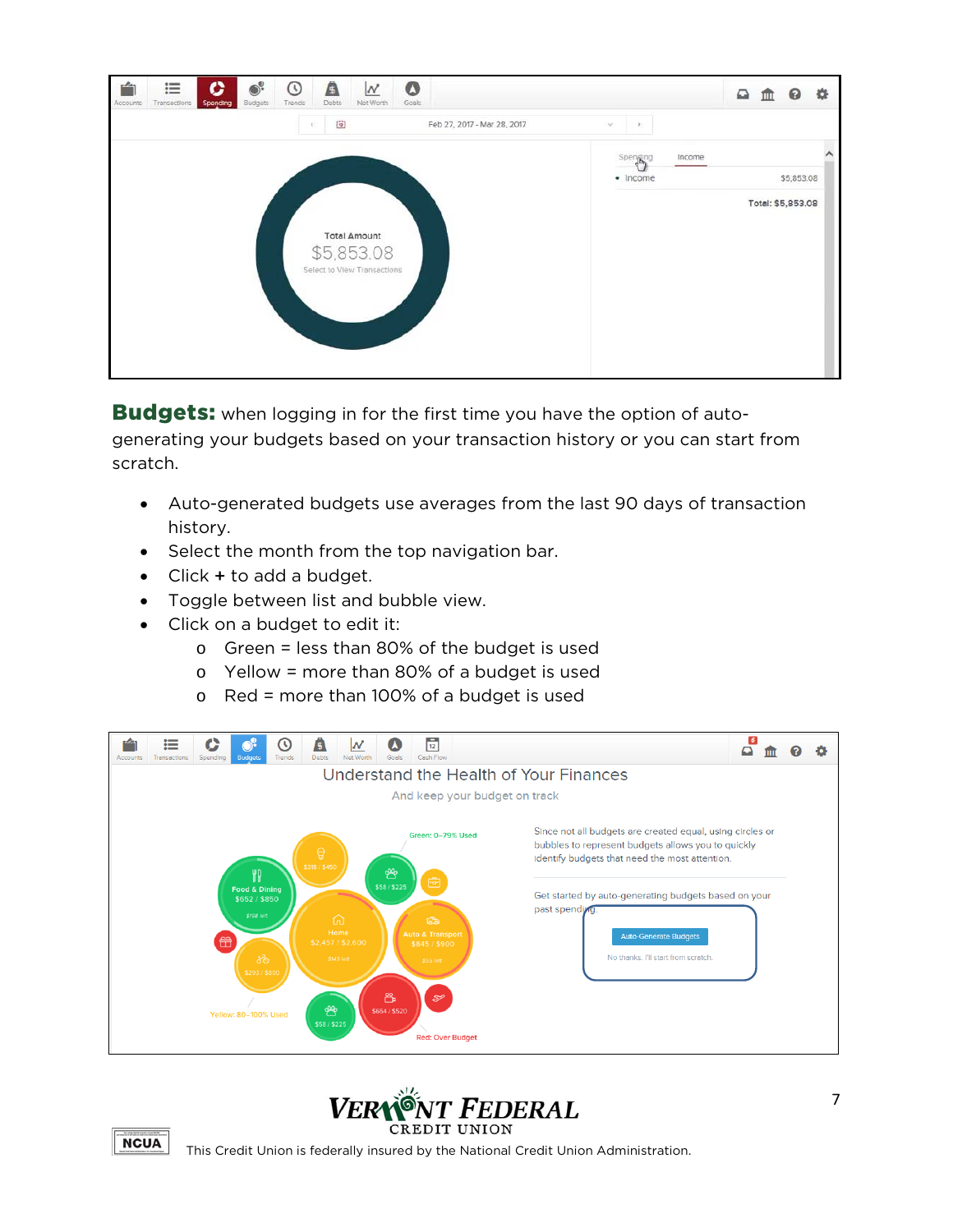#### Bubble View:

| $\rightarrow$<br>Accounts | $\mathbf C$<br>這<br>Transactions<br>Spending | $\bullet^{\circ}$<br><b>Budgets</b> | $\odot$<br>Trends | Â<br>Debts | $\boldsymbol{\mathcal{N}}$<br>Net Worth | $\bullet$<br>Goals | $\overline{12}$<br>Cash Flow |              |  |                  |  | $\mathbf{a}$ | 皿                | $\boldsymbol{\Theta}$ | $\bullet$ |
|---------------------------|----------------------------------------------|-------------------------------------|-------------------|------------|-----------------------------------------|--------------------|------------------------------|--------------|--|------------------|--|--------------|------------------|-----------------------|-----------|
| $\circ$                   | 三                                            |                                     |                   |            |                                         |                    |                              | January 2018 |  |                  |  |              | + Manage Budgets |                       |           |
|                           | Overall Budget                               |                                     |                   |            |                                         |                    |                              |              |  |                  |  |              |                  | \$83/\$752            |           |
| $\bigcirc$                | <b>Bills &amp; Utilities</b>                 |                                     |                   |            | $\bigcirc$                              |                    | <b>Bills &amp; Utilities</b> |              |  |                  |  |              | 19               |                       | \$0/\$308 |
| $\oplus$                  | <b>Business Services</b>                     |                                     |                   |            |                                         |                    |                              |              |  | + Add Sub-budget |  |              |                  |                       |           |
| $\circledast$             | Financial                                    |                                     |                   |            |                                         |                    |                              |              |  |                  |  |              |                  |                       |           |
| $\odot$                   | Uncategorized                                |                                     |                   |            |                                         |                    |                              |              |  |                  |  |              |                  |                       |           |
|                           |                                              |                                     |                   |            |                                         |                    |                              |              |  |                  |  |              |                  |                       |           |

#### List View:





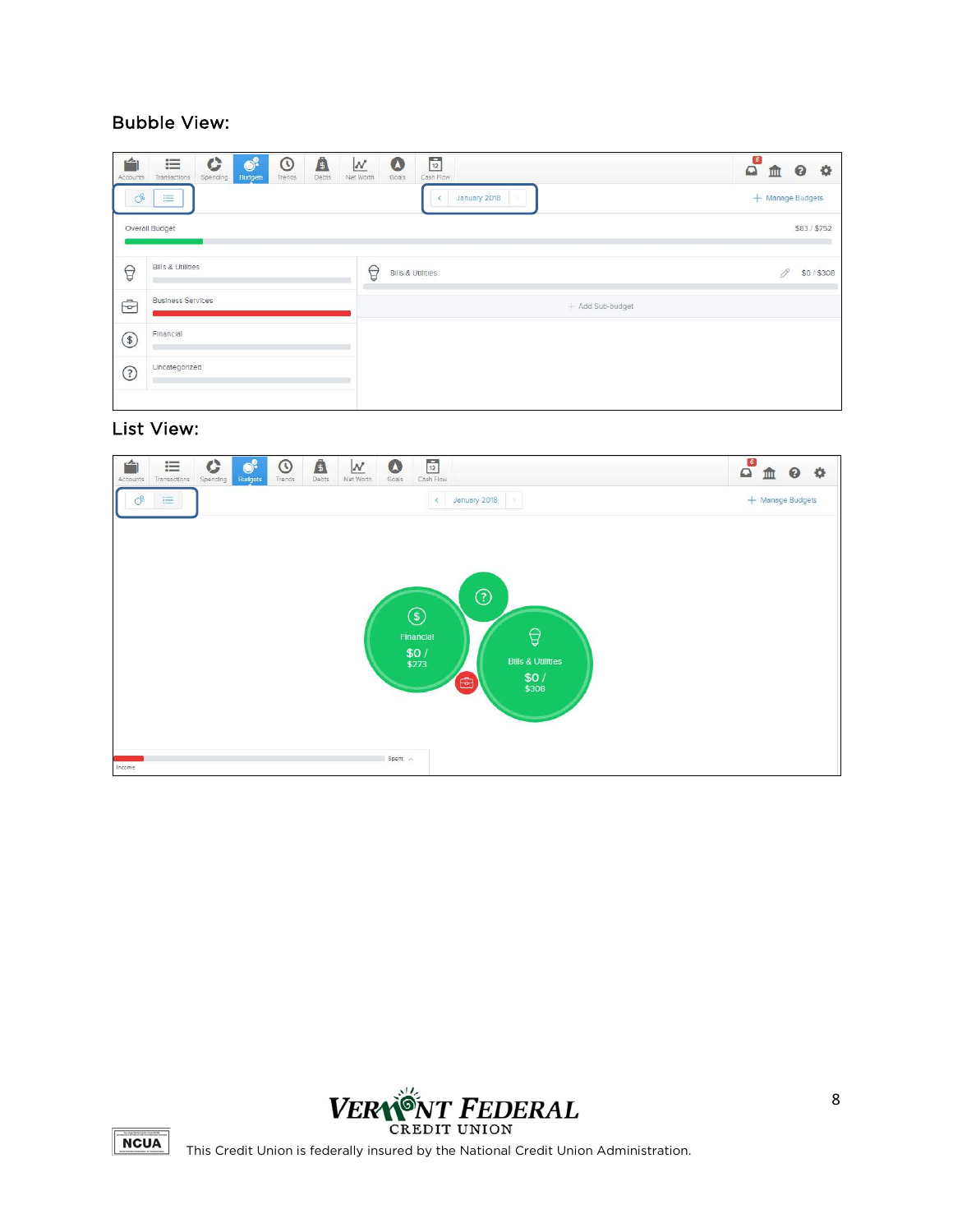Editing a budget: click on the budget.

| $\leftarrow$                                                                  |                                                                                                                     |  |  |  | January 2018 |  |  |  |  |  |  |
|-------------------------------------------------------------------------------|---------------------------------------------------------------------------------------------------------------------|--|--|--|--------------|--|--|--|--|--|--|
| $\bigoplus$<br>$\circledast$<br>$\mathscr{O}$<br>Financial<br>$$0/$<br>$$273$ |                                                                                                                     |  |  |  |              |  |  |  |  |  |  |
|                                                                               |                                                                                                                     |  |  |  |              |  |  |  |  |  |  |
|                                                                               | <b>Jul</b><br>Feb<br>Mar<br>Aug<br>Oct<br>May<br>Jun<br>Nav<br>Dec<br>Jan<br>Apr<br>Sep<br><b>View Transactions</b> |  |  |  |              |  |  |  |  |  |  |

Click on the pencil to change the dollar amount or delete the budget.

Click on the plus sign to add a sub-category.

**Trends:** track spending in each category over time.

- Choose to view data over 3, 6, 9 or 12 months.
- Chart colors correspond with the categories colors in the spending wheel.
- Hover over a color to see exact amounts spent month to month.
- Click a circle to view transactions for that month.
- Click a color to see subcategory spending.





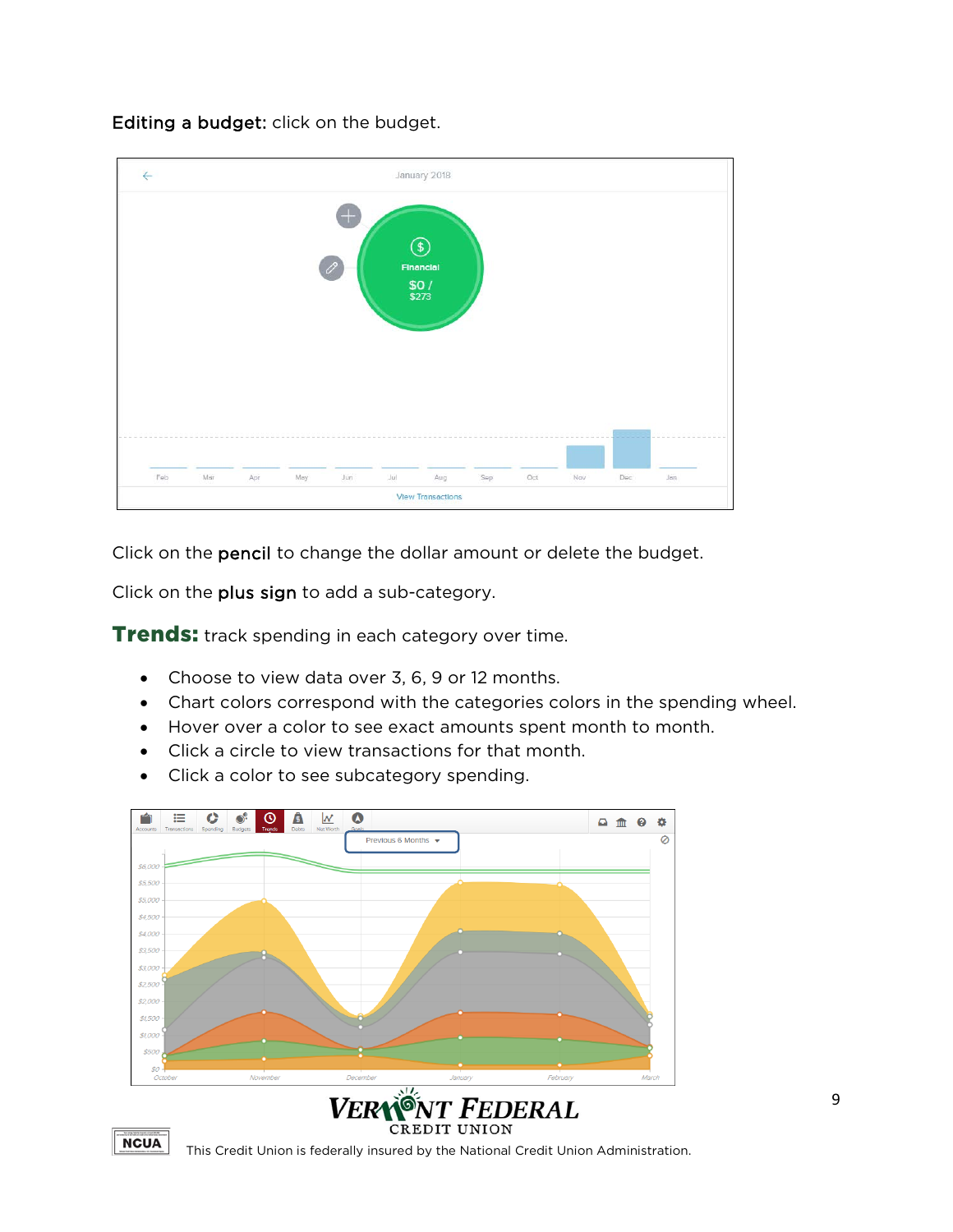Debts: to view all of your debts on one screen and to assist users in creating a debt strategy.

- Click on Fastest Payoff First to see how various payoff methods will affect your debt timeline.
- Total monthly paydown lets you see how adding money to your monthly payment will help you get out of debt faster.
- Each color in the chart corresponds with the color in the list.
- Click a debt in the list to edit it.

| 這<br><b>Budgets</b><br>Transactions<br>Spending<br>Accounts | A<br>ω<br>Debts<br>Trends | $\boldsymbol{\Omega}$<br>W<br>Net Worth<br>Goals                |      |        |              |            | ≏ | Q | ۰ |
|-------------------------------------------------------------|---------------------------|-----------------------------------------------------------------|------|--------|--------------|------------|---|---|---|
| Debts: Fastest Payoff First<br>$\overline{\phantom{a}}$     |                           | Total Monthly Paydown \$2,463.00 -                              |      |        |              |            |   |   |   |
|                                                             |                           | Debt free by April 2027                                         | Θ    |        |              |            |   |   |   |
|                                                             |                           | Total savings by snowballing minimum<br>payments<br>\$12,838.65 |      |        |              |            |   |   |   |
|                                                             |                           | > Debt-free acceleration<br>4 years and 7 months                |      |        |              |            |   |   |   |
| 2018<br>2020                                                | 2022                      | 2024                                                            | 2026 |        | 2028         | 2030       |   |   |   |
| Priority<br>Account                                         |                           | Balance                                                         |      | APR    | Last Payment | Amount Due |   |   |   |
| Capital()<br><b>Capital One</b>                             |                           | \$2,817.22                                                      |      | 14.99% | 7.1.2019     | \$120.00   |   |   |   |
| $\bullet$<br>¥<br><b>Credit Card</b>                        |                           | \$1,798.65                                                      |      | 7.99%  | 8.1.2019     | \$65,00    |   |   |   |
| 3<br><b>VISA</b><br><b>Visa Platinum</b>                    |                           | \$2,418.37                                                      |      | 14.99% | 10.1.2019    | \$90.00    |   |   |   |
| <b>AND</b><br>$\bullet$<br><b>Honda Pilot</b>               |                           | \$16,482.97                                                     |      | 5.5%   | 10.1.2020    | \$350.00   |   |   |   |
| ペー<br>6<br>Mortgage                                         |                           | \$162,477.84                                                    |      | 3.8%   | 6.1.2026     | \$1,388.00 |   |   |   |
| $\bullet$<br><b>SalleNam</b><br><b>Student Loan</b>         |                           | \$45,184.54                                                     |      | 8.5%   | 4.1.2027     | \$450.00   |   |   |   |

Net Worth: to view all of your assets and liabilities in one place.

- View over 6, 9 or 12 months.
- The dots on the graph represent your net worth for each month.
- The lines on the graph represent the change in your net worth from month to month.
- When clicking on a dot, gains and losses will appear for that month.
- Click on view assets and liabilities to view net worth details organized by type.



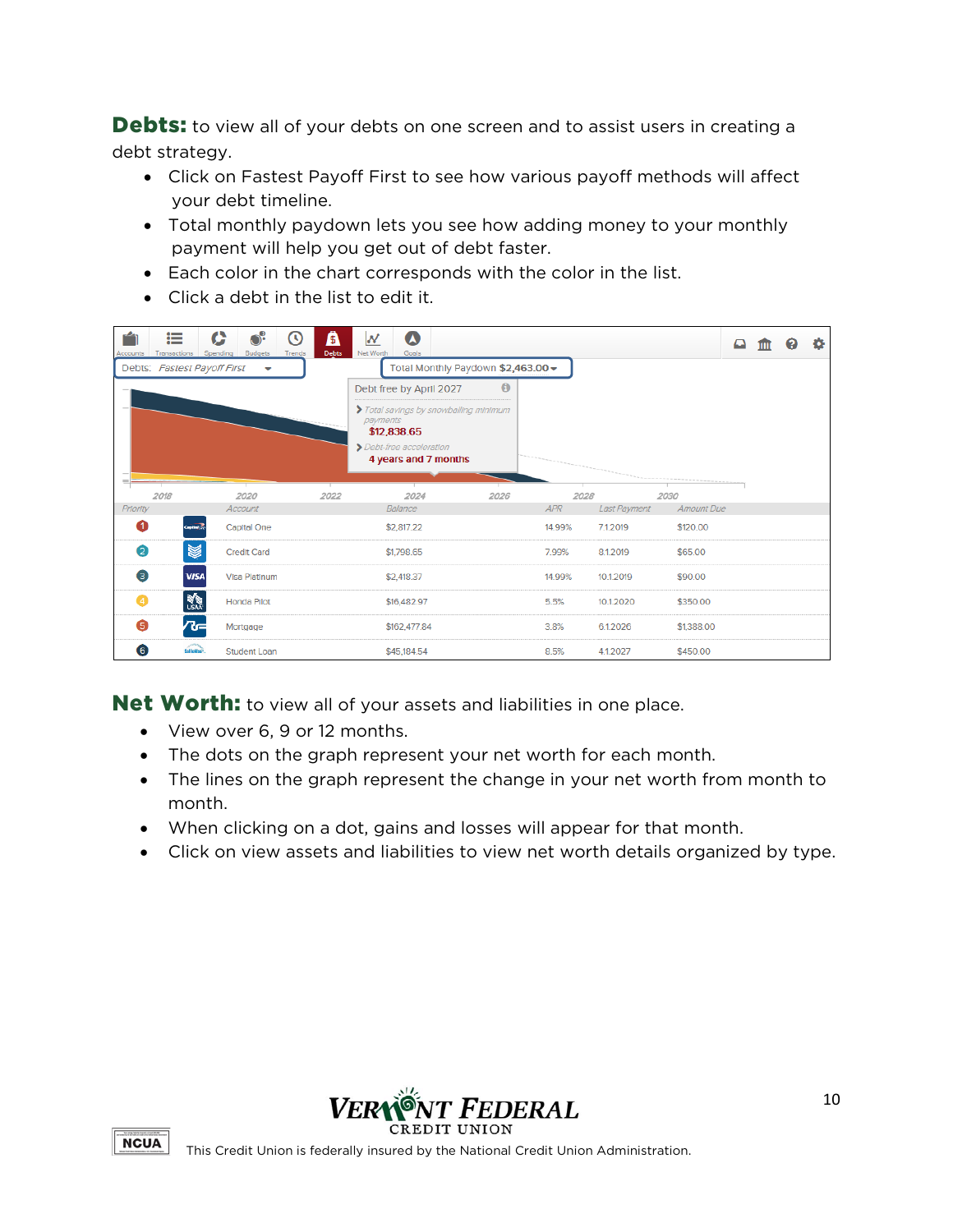

Goals: set savings, debt, and retirement goals.

To create a Savings goal:

- 1. Select the Savings Goal Type.
- 2. Select a specific goal to save for.
- 3. Customize the Goal Name.
- 4. Specify the Amount to Save.
- 5. Select an Account.
- 6. Save.

*Note:* each goal must be tied to its own account, which will be used to measure your progress towards each goal.

To create a Debt Payoff goal:

- 1. Select the Debt Payoff Goal Type.
- 2. Select Debts to Track.
- 3. Save.



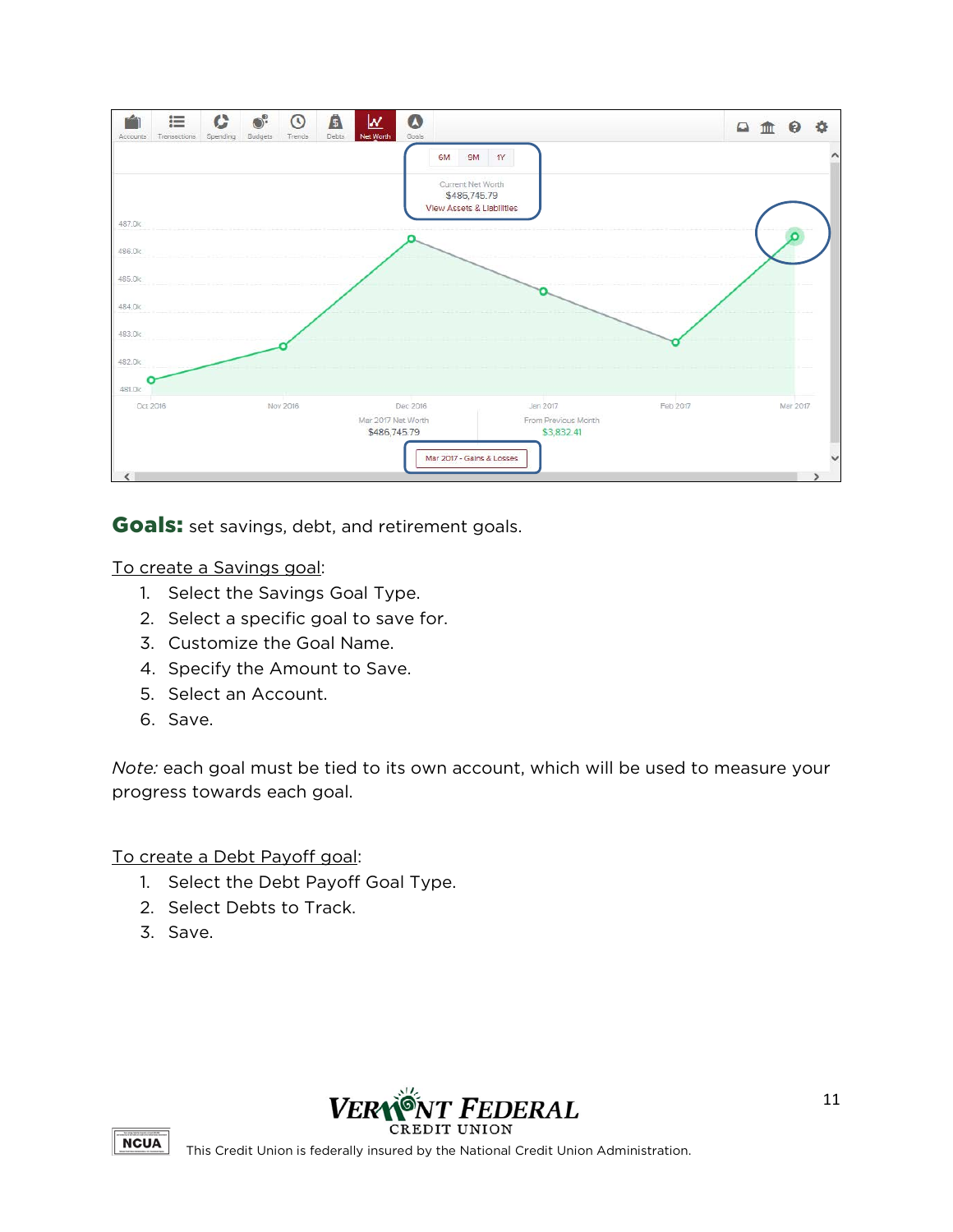*Note:* while you can add any debt to the Goals tool, Goals will calculate your payoff based only on the amount you set to contribute in Goals. It will not account for any amount you have budgeted towards that debt in the Budgets tool. Therefore, the Goals tool is best used for unbudgeted debts (usually credit cards); unless you plan to manually adjust your Monthly Goal Contribution to account for budgeted expenses.

To create a Retirement goal:

- 1. Select the Retirement Goal Type.
- 2. Specify the Amount to Save.
- 3. Select an Account.
- 4. Save.



**Cash Flow:** this tool helps users understand not only their historical spending, but also predict their future spending. It allows users to easily identify and add recurring bills and payments. In addition, Cash Flow lets users add one-time or annual payments for items that may be considerable and require future planning, such as property tax.

To begin, click Next to get started.